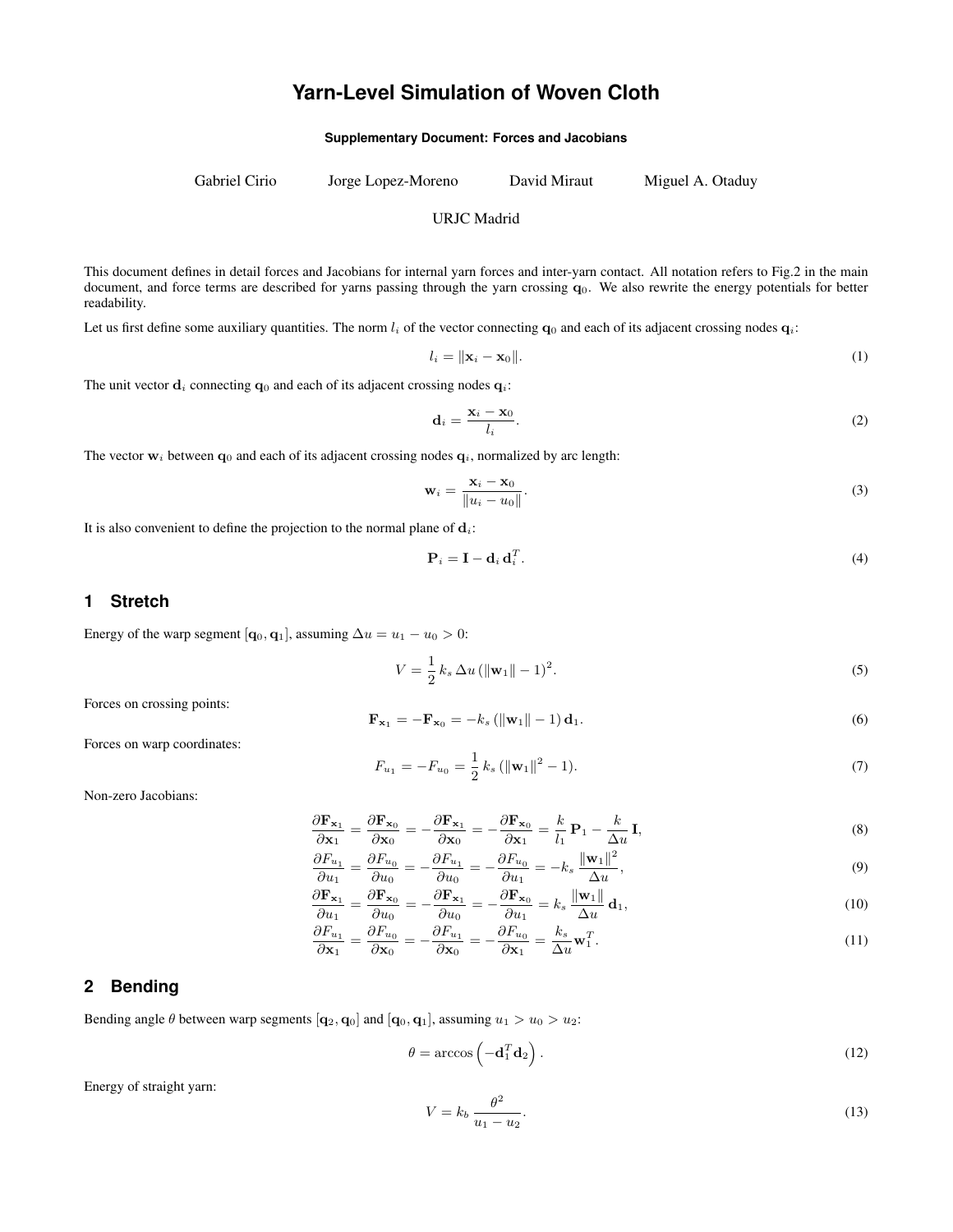Forces on crossing points:

$$
\mathbf{F}_{\mathbf{x}_1} = -\frac{2 k_b \theta}{l_1 (u_1 - u_2) \sin \theta} \, \mathbf{P}_1 \, \mathbf{d}_2,\tag{14}
$$

$$
\mathbf{F}_{\mathbf{x}_2} = -\frac{2 k_b \theta}{l_2 (u_1 - u_2) \sin \theta} \, \mathbf{P}_2 \, \mathbf{d}_1,\tag{15}
$$

$$
\mathbf{F}_{\mathbf{x}_0} = -\left(\mathbf{F}_{\mathbf{x}_1} + \mathbf{F}_{\mathbf{x}_2}\right). \tag{16}
$$

Forces on warp coordinates:

$$
F_{u_1} = -F_{u_2} = \frac{k_b \theta^2}{(u_1 - u_2)^2}, \quad F_{u_0} = 0.
$$
\n(17)

Non-zero Jacobians:

$$
\frac{\partial \mathbf{F}_{\mathbf{x}_1}}{\partial \mathbf{x}_1} = \frac{2 k_b}{l_1^2 (u_1 - u_2) \sin \theta} \left( \theta \left( \mathbf{P}_1 \mathbf{d}_2 \mathbf{d}_1^T + \frac{\cos \theta}{\sin^2 \theta} \mathbf{P}_1 \mathbf{d}_2 \mathbf{d}_2^T \mathbf{P}_1 + \cos \theta \mathbf{P}_1 + \mathbf{d}_1 \mathbf{d}_2^T \mathbf{P}_1 \right) - \frac{1}{\sin \theta} \mathbf{P}_1 \mathbf{d}_2 \mathbf{d}_2^T \mathbf{P}_1 \right), \quad (18)
$$

$$
\frac{\partial \mathbf{F}_{\mathbf{x}_1}}{\partial \mathbf{x}_2} = -\frac{2k_b}{l_2 l_1 (u_1 - u_2) \sin \theta} \left( \theta \left( \mathbf{P}_1 - \frac{\cos \theta}{\sin^2 \theta} \mathbf{P}_1 \mathbf{d}_2 \mathbf{d}_1^T \right) + \frac{1}{\sin \theta} \mathbf{P}_1 \mathbf{d}_2 \mathbf{d}_1^T \right) \mathbf{P}_2,
$$
\n(19)

$$
\frac{\partial \mathbf{F}_{\mathbf{x}_2}}{\partial \mathbf{x}_1} = -\frac{2 k_b}{l_1 l_2 (u_1 - u_2) \sin \theta} \left( \theta \left( \mathbf{P}_2 - \frac{\cos \theta}{\sin^2 \theta} \mathbf{P}_2 \mathbf{d}_1 \mathbf{d}_2^T \right) + \frac{1}{\sin \theta} \mathbf{P}_2 \mathbf{d}_1 \mathbf{d}_2^T \right) \mathbf{P}_1,
$$
\n(20)

$$
\frac{\partial \mathbf{F}_{\mathbf{x}_2}}{\partial \mathbf{x}_2} = \frac{2k_b}{l_2^2(u_1 - u_2)\sin\theta} \left( \theta \left( \mathbf{P}_2 \mathbf{d}_1 \mathbf{d}_2^T + \frac{\cos\theta}{\sin^2\theta} \mathbf{P}_2 \mathbf{d}_1 \mathbf{d}_1^T \mathbf{P}_2 + \cos\theta \mathbf{P}_2 + \mathbf{d}_2 \mathbf{d}_1^T \mathbf{P}_2 \right) - \frac{1}{\sin\theta} \mathbf{P}_2 \mathbf{d}_1 \mathbf{d}_1^T \mathbf{P}_2 \right), \tag{21}
$$

$$
\frac{\partial \mathbf{F}_{\mathbf{x}_1}}{\partial \mathbf{x}_0} = -\left(\frac{\partial \mathbf{F}_{\mathbf{x}_1}}{\partial \mathbf{x}_1} + \frac{\partial \mathbf{F}_{\mathbf{x}_1}}{\partial \mathbf{x}_2}\right), \qquad \frac{\partial \mathbf{F}_{\mathbf{x}_2}}{\partial \mathbf{x}_0} = -\left(\frac{\partial \mathbf{F}_{\mathbf{x}_2}}{\partial \mathbf{x}_1} + \frac{\partial \mathbf{F}_{\mathbf{x}_2}}{\partial \mathbf{x}_2}\right),\tag{22}
$$

$$
\frac{\partial \mathbf{F}_{\mathbf{x}_0}}{\partial \mathbf{x}_1} = -\left(\frac{\partial \mathbf{F}_{\mathbf{x}_1}}{\partial \mathbf{x}_1} + \frac{\partial \mathbf{F}_{\mathbf{x}_2}}{\partial \mathbf{x}_1}\right), \qquad \frac{\partial \mathbf{F}_{\mathbf{x}_0}}{\partial \mathbf{x}_2} = -\left(\frac{\partial \mathbf{F}_{\mathbf{x}_1}}{\partial \mathbf{x}_2} + \frac{\partial \mathbf{F}_{\mathbf{x}_2}}{\partial \mathbf{x}_2}\right), \qquad \frac{\partial \mathbf{F}_{\mathbf{x}_0}}{\partial \mathbf{x}_0} = -\left(\frac{\partial \mathbf{F}_{\mathbf{x}_1}}{\partial \mathbf{x}_0} + \frac{\partial \mathbf{F}_{\mathbf{x}_2}}{\partial \mathbf{x}_0}\right),
$$
(23)

$$
\frac{\partial F_{u_1}}{\partial u_1} = \frac{\partial F_{u_2}}{\partial u_2} = -\frac{\partial F_{u_1}}{\partial u_2} = -\frac{\partial F_{u_2}}{\partial u_1} = -\frac{2k_b \theta^2}{(u_1 - u_2)^3},\tag{24}
$$

$$
\frac{\partial \mathbf{F}_{\mathbf{x}_1}}{\partial u_1} = -\frac{\partial \mathbf{F}_{\mathbf{x}_1}}{\partial u_2} = \frac{2 k_b \theta}{l_1 (u_1 - u_2)^2 \sin \theta} \mathbf{P}_1 \mathbf{d}_2,
$$
\n
$$
\frac{\partial \mathbf{F}}{\partial \mathbf{F}} = \frac{\partial \mathbf{F}}{\partial u_1} \frac{\partial \mathbf{F}}{\partial u_2} = \frac{2 k_b \theta}{l_1 (u_1 - u_2)^2 \sin \theta} \mathbf{P}_1 \mathbf{d}_2,
$$
\n(25)

$$
\frac{\partial \mathbf{F}_{\mathbf{x}_2}}{\partial u_1} = -\frac{\partial \mathbf{F}_{\mathbf{x}_2}}{\partial u_2} = \frac{2 k_b \theta}{l_2 (u_1 - u_2)^2 \sin \theta} \mathbf{P}_2 \mathbf{d}_1,
$$
\n(26)

$$
\frac{\partial \mathbf{F}_{\mathbf{x}_0}}{\partial u_1} = -\frac{\partial \mathbf{F}_{\mathbf{x}_0}}{\partial u_2} = -\left(\frac{\partial \mathbf{F}_{\mathbf{x}_1}}{\partial u_1} + \frac{\partial \mathbf{F}_{\mathbf{x}_2}}{\partial u_1}\right),\tag{27}
$$

$$
\frac{\partial F_{u_1}}{\partial \mathbf{x}_1} = -\frac{\partial F_{u_2}}{\partial \mathbf{x}_1} = \frac{2k_b \theta}{l_1 (u_1 - u_2)^2 \sin \theta} \mathbf{d}_2^T \mathbf{P}_1,
$$
\n(28)

$$
\frac{\partial F_{u_1}}{\partial \mathbf{x}_2} = -\frac{\partial F_{u_2}}{\partial \mathbf{x}_2} = \frac{2 k_b \theta}{l_2 (u_1 - u_2)^2 \sin \theta} \mathbf{d}_1^T \mathbf{P}_2,
$$
\n(29)

$$
\frac{\partial F_{u_1}}{\partial \mathbf{x}_0} = -\frac{\partial F_{u_2}}{\partial \mathbf{x}_0} = -\left(\frac{\partial F_{u_1}}{\partial \mathbf{x}_1} + \frac{\partial F_{u_1}}{\partial \mathbf{x}_2}\right). \tag{30}
$$

## **3 Shear**

Shear angle  $\phi$  between warp segment  $[q_0, q_1]$  and weft segment  $[q_0, q_3]$ , assuming  $u_1 > u_0$  and  $v_3 > v_0$ :

$$
\phi = \arccos(\mathbf{d}_1^T \mathbf{d}_3). \tag{31}
$$

Energy:

$$
V = \frac{1}{2} k_x L \left( \phi - \frac{\pi}{2} \right)^2.
$$
 (32)

Forces on warp and weft coordinates are all zero. Forces on crossing points:

$$
\mathbf{F}_{\mathbf{x}_1} = \frac{k_x L \left(\phi - \frac{\pi}{2}\right)}{l_1 \sin \phi} \mathbf{P}_1 \mathbf{d}_3, \tag{33}
$$

$$
\mathbf{F}_{\mathbf{x}_3} = \frac{k_x L \left(\phi - \frac{\pi}{2}\right)}{l_3 \sin \phi} \mathbf{P}_3 \mathbf{d}_1,\tag{34}
$$

$$
\mathbf{F}_{\mathbf{x}_0} = -(\mathbf{F}_{\mathbf{x}_1} + \mathbf{F}_{\mathbf{x}_3}).\tag{35}
$$